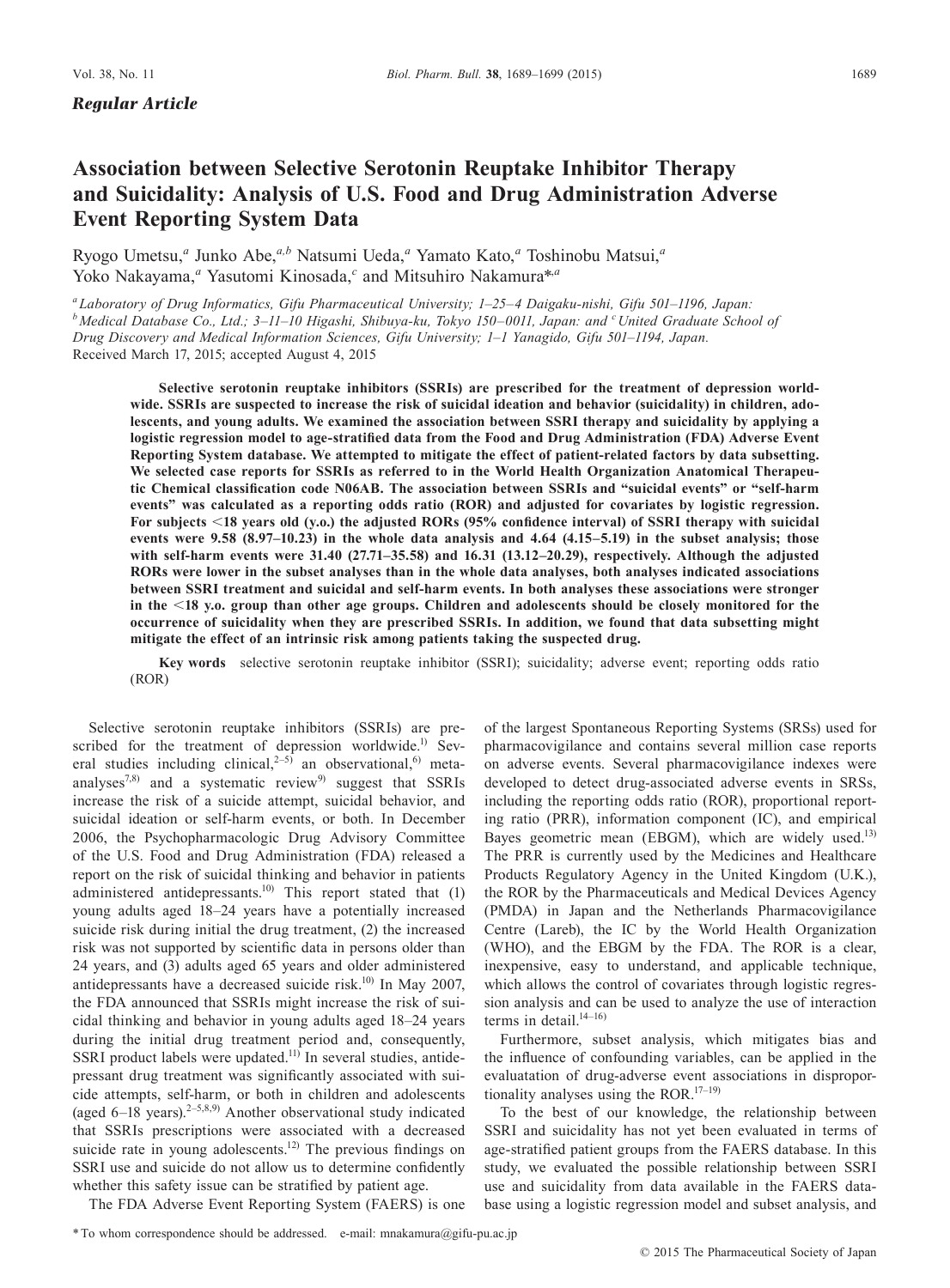obtained information regarding confounding factors from the reported cases such as age, sex, and drug use. Furthermore, the relationship between non-selective monoamine reuptake inhibitors (NSRIs) including tricyclic antidepressants (TCAs) and suicidality was also evaluated and compared with the result of the SSRIs.

# MATERIALS AND METHODS

**Data Source** The FAERS database is the largest and bestknown database of adverse events, and it reflects the realities of clinical practice. As a result, the FAERS database is one of the primary tools used in pharmacovigilance. Adverse events records from January 2004 to June 2014 were obtained from the FDA web site. FAERS consists of 7 data tables: patient demographic and administrative information (DEMO), drug/ biological information (DRUG), adverse events (REAC), patient outcomes (OUTC), report sources (RPSP), drug therapy start and end dates (THER), and indications for use/diagnosis (INDI). In the DRUG table of FAERS, administered drugs are recorded using their generic or brand name. DrugBank,<sup>20-23)</sup> a reliable drug database, was used as a reference source for the batch conversion and compilation of the trivial and generic drug names. Following the FDA's recommendations, we excluded duplicate reports of the same patient from different reporting sources from the analysis and extracted reports that were complete with age and sex information.

**Data Subsetting** The data subsetting strategy may help to mitigate the effect of confounding factors on signal detection by limiting the analysis to a population of patients that are thought to share common risk factors and diseases.<sup>17-19)</sup> Because depression is one of the risk factors associated with suicidality,<sup>24)</sup> we evaluated the intraclass RORs of the *depression patient* subset. For the calculation of the intraclass ROR, we defined a subset of depressed patients from the whole FAERS data. The records were subsetted by the term "depression" as found in the INDI table. The subset data consisted of records, including "depression" or "major depression." The term "major depressive disorder" was not present in the INDI table. When the indication field in the INDI table was not completed, the record was excluded from the subset data. Because the FAERS database does not contain information on the severity of depression, this information was not taken into account in this analysis.

**Study Drugs and Definition of Adverse Events** We selected case reports for SSRIs and NSRIs as described in the WHO Anatomical Therapeutic Chemical classification code N06AB (SSRIs) and N06AA (NSRIs).

The adverse events in the REAC are coded according to the terminology preferred by the Medical Dictionary of Regulatory Activity (MedDRA) 17.1. The cases of "suicidal events" include one or more of the following preferred terms (PTs): PT10010144 (completed suicide), PT10042458 (suicidal ideation), PT10042464 (suicide attempt), and PT10065604 (suicidal behavior). Cases of "self-harm events" include PT10022524 (intentional self-injury), PT10051154 (self-injurious ideation), and PT10063495 (self-injurious behavior). Non-cases consisted of patients associated with all other reports.

**Stratification of Cases** According to the recommendation of the FDA's Psychopharmacologic Drug Advisory Committee in December  $2006$ ,<sup>10)</sup> the records were stratified according to the age of the patient (<18, 18–24, 25–64, and  $\geq 65$ -years-old  $[v.o.]$ 

**Statistical Analysis** Several reports on pharmacovigilance have recently discussed the use of ROR as a measure of disproportionality.<sup> $17,25-28$ </sup> In the present study, the association between SSRIs and suicidal or self-harm events was calculated as an ROR. The RORs were calculated from two-by-two contingency tables of counts that indicated the presence or absence of a particular drug and a particular adverse event in the case reports, and were expressed as point estimates with 95% confidence intervals (CIs). The safety signal was defined as the lower limit of the 95% CI for an adjusted ROR exceeding one.<sup>28)</sup>

The ROR can be adjusted using logistic regression analysis,<sup>25,26)</sup> which offers the possibility of controlling for covariates, and can be used to analyze the effects of the interaction terms in detail.<sup>25-27)</sup> We applied the logistic regression model in the calculation of adjusted RORs for age-stratified patient data and refined the safety signal with a dedicated correction to detect possible confounding factors present in the database. The RORs were adjusted for gender, reporting year, and stratified age group by applying logistic regression analysis. To construct the logistic model, drug (SSRIs or NSRIs) and the co-occurrence of drugs and the age-stratified groups were coded. The following logistic model was used for the analysis:

## log (odds)

```
= intercept + b1G + b2Y + b3D + b4A + b5D*A
```
where G=gender, Y=reporting year, D=drug (SSRIs or NSRIs), and A=age-stratified group.

The 25–64 y.o. group was used as a reference in calculating the adjusted RORs. A likelihood ratio test can be used to evaluate the effect of adding a particular term. Because the difference in −2 log-likelihood follows a chi-square distribution with 1 degree of freedom, adding the interaction term, in this case, was statistically significant  $(p<0.05)$ . Data analyses were performed using the JMP 11.0 (SAS Institute Inc., Cary, NC, U.S.A.).

# RESULTS

#### **SSRIs**

Suicidal Events Related to SSRIs The characteristics of the cases and non-cases of the whole and subset data are summarized in Tables 1 and 2, respectively. The whole data from FAERS contained 5821354 reports from January 2004 to June 2014. After the exclusion of duplicates and extraction of reports that included age and sex, 2892258 reports were analyzed. The number of suicidal event reports was 58597 (Table 1). The subset of patients who were depressed including their age and sex was described in 97501 reports (Table 2). The number of reports of suicidal events in the subset data was 8320 (Table 2).

The adjusted RORs and 95% CIs for the whole and subset data are summarized in Tables 3 and 4. We calculated the adjusted ROR for each stratified category. The adjusted RORs (95% CI) of the SSRIs for the whole and subset data were 4.45 (95% CI, 4.35–4.56) and 1.42 (95% CI, 1.34–1.49), respectively. The adjusted RORs (95% CI) of male patients for the whole and subset data were 1.37 (95% CI, 1.35–1.40) and 1.50 (95% CI, 1.43–1.57), respectively. The effect of the SSRIs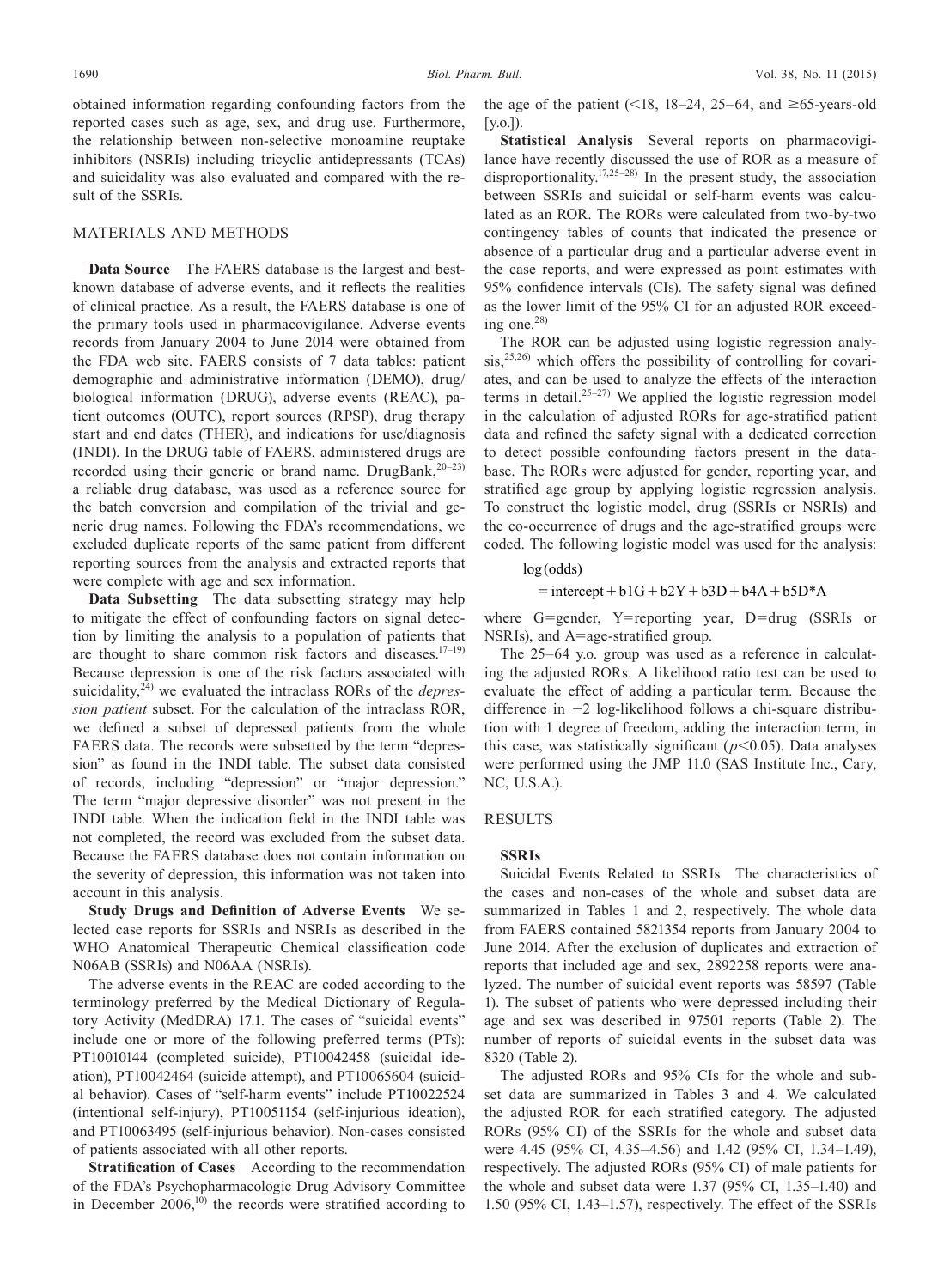term in the likelihood ratio test (chi-square test,  $p < 0.0001$ ) and the interaction term for SSRIs in the <18 y.o. group in the whole and subset data were both statistically significant (Tables 3, 4). Although the interaction term for the SSRIs in the  $\geq 65$  y.o. group for suicidal events was statistically significant according to the likelihood ratio test (*p*<0.0001) for the whole data (Table 3) but not subset data (*p*=0.2030) (Table 4). The adjusted RORs for the patients were stratified per age group, using the 25–64 y.o. patients as a reference group. The

adjusted RORs of the 18–24 y.o. patients for the whole and subset data were 1.79 (95% CI, 1.73–1.84) and 1.89 (95% CI, 1.65–2.15), respectively. The effect of the interaction term for the SSRIs in the <18 y.o. group (b5D\*A) was statistically significant  $(p<0.0001)$  and the adjusted RORs for the SSRIs for the whole and subset data in this group were 9.58 (95% CI, 8.97–10.23) and 4.64 (95% CI, 4.15–5.19), respectively. The adjusted ROR for the SSRIs in the  $\geq 65$  y.o. group for the whole data was 1.25 (95% CI, 1.18–1.33). In the subset analy-

Table 1. Demographic Data of Patient for Analysis of Whole Data

|                                            | Cases | Non-cases | Total   | Crude ROR (95% CI)  |
|--------------------------------------------|-------|-----------|---------|---------------------|
| Suicidal events <sup><math>a)</math></sup> |       |           |         |                     |
| Total                                      | 58597 | 2833661   | 2892258 |                     |
| Male                                       | 25883 | 1099896   | 1125779 | $1.25(1.23 - 1.27)$ |
| Age $(y.o.)$                               |       |           |         |                     |
| < 18                                       | 4932  | 146264    | 151196  | $1.69(1.64-1.74)$   |
| $18 - 24$                                  | 5451  | 119530    | 124981  | $2.33(2.26 - 2.40)$ |
| $25 - 64$                                  | 42853 | 1666613   | 1709466 | $1.91(1.87-1.94)$   |
| $\geq 65$                                  | 5361  | 901254    | 906615  | $0.22(0.21-0.22)$   |
| <b>SSRIs</b>                               | 13277 | 158535    | 171812  | $4.94(4.85 - 5.04)$ |
| <b>NSRIs</b>                               | 2918  | 36827     | 39745   | $3.98(3.83 - 4.14)$ |
| Self-harm events <sup>b)</sup>             |       |           |         |                     |
| Total                                      | 5379  | 2886879   | 2892258 |                     |
| Male                                       | 2273  | 1123506   | 1125779 | $1.15(1.09-1.21)$   |
| Age $(y.o.)$                               |       |           |         |                     |
| < 18                                       | 1104  | 150092    | 151196  | $4.71(4.41 - 5.03)$ |
| $18 - 24$                                  | 731   | 124250    | 124981  | $3.50(3.23 - 3.78)$ |
| $25 - 64$                                  | 3263  | 1706203   | 1709466 | $1.07(1.01-1.13)$   |
| $\geq 65$                                  | 281   | 906334    | 906615  | $0.12(0.11-0.14)$   |
| <b>SSRIs</b>                               | 1469  | 170343    | 171812  | $5.99(5.64 - 6.36)$ |
| <b>NSRIs</b>                               | 184   | 39561     | 39745   | $2.55(2.20-2.95)$   |

*a*) It consisted of 4 PTs; "complete suicide," "suicidal ideation," "suicide attempt," and "suicidal behavior," *b*) It consisted of 3 PTs; "intentional self-injury," "self-injurious ideation," and "self-injurious behavior."

Table 2. Demographic Data of Patient for Analysis of Subset Data

|                                      | Cases | Non-cases | Total | Crude ROR $(95\% \text{ CI})$ |
|--------------------------------------|-------|-----------|-------|-------------------------------|
| Suicidal events <sup><i>a</i>)</sup> |       |           |       |                               |
| Total                                | 8320  | 89181     | 97501 |                               |
| Male                                 | 3277  | 26452     | 29729 | $1.54(1.47-1.61)$             |
| Age $(y.o.)$                         |       |           |       |                               |
| < 18                                 | 666   | 2029      | 2695  | $3.74(3.41 - 4.09)$           |
| $18 - 24$                            | 721   | 3895      | 4616  | $2.08(1.91-2.26)$             |
| $25 - 64$                            | 6256  | 64156     | 70412 | $1.18(1.12 - 1.25)$           |
| $\geq 65$                            | 677   | 19101     | 19778 | $0.32(0.30-0.35)$             |
| <b>SSRIs</b>                         | 4721  | 42046     | 46767 | $1.47(1.41-1.54)$             |
| <b>NSRIs</b>                         | 512   | 5274      | 5786  | $1.04(0.95 - 1.15)$           |
| Self-harm events <sup>b)</sup>       |       |           |       |                               |
| Total                                | 882   | 96619     | 97501 |                               |
| Male                                 | 288   | 29441     | 29729 | $1.11(0.96 - 1.27)$           |
| Age $(y.o.)$                         |       |           |       |                               |
| < 18                                 | 170   | 2525      | 2695  | $8.90(7.49 - 10.57)$          |
| $18 - 24$                            | 157   | 4459      | 4616  | $4.48(3.76 - 5.33)$           |
| $25 - 64$                            | 520   | 69892     | 70412 | $0.55(0.48-0.63)$             |
| $\geq 65$                            | 35    | 19743     | 19778 | $0.16(0.11-0.23)$             |
| <b>SSRIs</b>                         | 592   | 46175     | 46767 | $2.33(1.94 - 2.57)$           |
| <b>NSRIs</b>                         | 66    | 5720      | 5786  | $1.29(0.99-1.65)$             |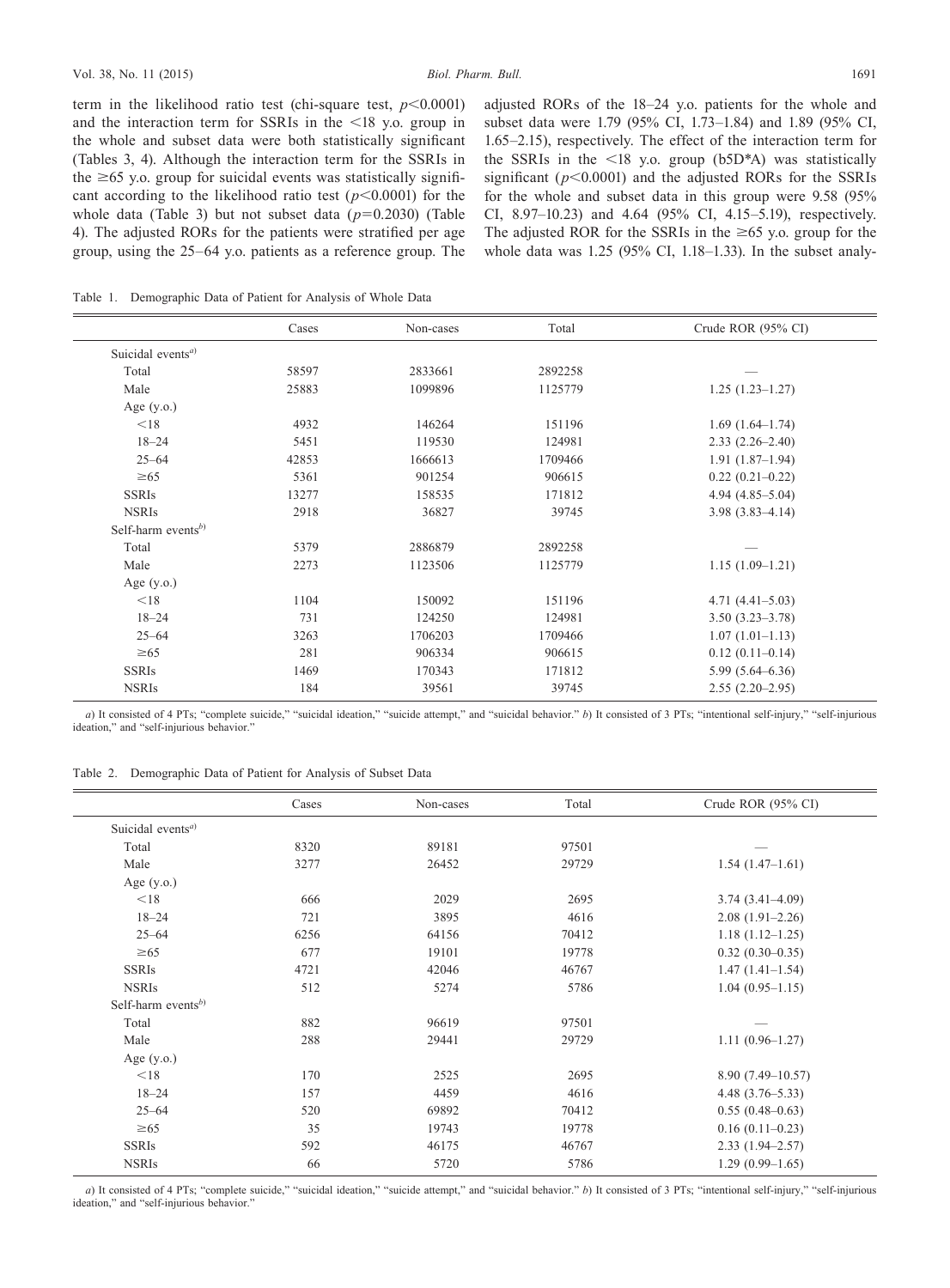sis, there was no interaction between the SSRIs in this age group  $(p=0.2030)$ .

Self-harm Events Related to SSRIs The whole and subset data contained 5379 and 882 reports of "self-harm events," respectively (Tables 1, 2).

The adjusted RORs (95% CI) of the SSRIs for the whole and subset data were 5.27 (95% CI, 4.88–5.70) and 1.71 (95% CI, 1.44–2.04), respectively. The effects of the term "SSRIs" were statistically significant in the likelihood ratio test (*p*<0.0001) (Tables 3, 4). The adjusted RORs of patients  $\leq$ 18 y.o. for the whole and the subset data were 3.70 (95% CI, 3.41–4.01) and 4.16 (95% CI, 2.62–6.29), respectively (Tables 3, 4). The effect of the interaction term for the SSRIs in the  $\langle 18 \rangle$  y.o. group (b5D\*A) for the subset data was statistically significant ( $p=0.0003$ ). The RORs for the SSRIs in the  $\leq 18$ y.o. patients for the whole and subset data were 31.40 (95% CI, 27.71–35.58) and 16.31 (95% CI, 13.12–20.29), respectively. The interaction terms of the SSRIs in the  $\geq 65$  y.o. group for the whole and subset data were not statistically significant.

**NSRIs**

Suicidal Events Related to NSRIs The adjusted RORs and 95% CIs for the whole and subset data are summarized in Tables 5, 6. The adjusted ROR (95% CI) of the NSRIs for subset data was 1.05 (95% CI, 0.95–1.17). The effect of the term "NSRIs" for suicidal events was statistically significant according to the likelihood ratio test  $(p<0.0001)$  in the whole

(Table 5) but not subset data (*p*=0.3386, b3D, Table 6).

The adjusted ROR of the  $\leq 18$  y.o. patients for the subset data was 2.99 (95% CI, 2.72–3.29). The effect of the interaction term for the NSRIs in the  $\langle 18 \rangle$  y.o. group (b5D\*A) was statistically significant ( $p=0.0010$ ) and the adjusted ROR was 7.34 (95% CI, 4.60–11.72).

Self-harm Events Related to NSRIs The adjusted ROR (95% CI) of the NSRIs for the subset data was 1.29 (95% CI, 0.92–1.77). The effect of the term "NSRI" for the self-harm events was statistically significant according to the likelihood ratio test  $(p<0.0001)$  for the whole (Table 5) but not subset data (*p*=0.1404, b3D, Table 6).

The adjusted ROR of the <18 y.o. patients for the subset data was 8.92 (95% CI, 7.41–10.69). The effect of the interaction term for the NSRIs in the <18 y.o. group (b5D\*A) was not statistically significant (*p*=0.7573) and the adjusted ROR was 9.90 (95% CI, 3.97–24.65).

**Adverse Events Associated with SSRIs and NSRIs** The number of cases, reporting ratio, and the RORs of the SSRIs and NSRIs are summarized in Tables 7 and 8, respectively. Each table lists the 50 largest PTs in the reporting of the number of adverse events and sorts them by the value of the ROR. For the SSRI, suicidal events (completed suicide, suicide attempt, and suicidal ideation) were listed. The PTs of suicidal events (completed suicide and suicide attempt) were ranked high compared with those of anticholinergic side effects

Table 3. Adjusted ROR of SSRIs for Suicidal and Self-harm Events in Whole Data

| Suicidal events <sup>a)</sup>                             |  |
|-----------------------------------------------------------|--|
| <b>SSRIs</b><br>$< 0.0001*$<br>$4.45(4.35-4.56)$          |  |
| $< 0.0001*$<br>Male<br>$1.37(1.35-1.40)$                  |  |
| $< 0.0001*$<br>$0.99(0.99 - 0.99)$<br>Reporting year      |  |
| Age $(y.o.)$                                              |  |
| < 18<br>$< 0.0001*$<br>$1.20(1.16-1.24)$                  |  |
| $18 - 24$<br>$< 0.0001*$<br>$1.79(1.73 - 1.84)$           |  |
| $25-64$ (as reference)                                    |  |
| $< 0.0001*$<br>$0.23(0.22 - 0.24)$<br>$\geq 65$           |  |
| Interaction term for SSRIs* age                           |  |
| No SSRIs* 25-64 y.o. (as reference)<br>1                  |  |
| $SSRIs^* < 18$ y.o.<br>$< 0.0001*$<br>$9.58(8.97-10.23)$  |  |
| 0.1471<br>SSRIs* 18-24 y.o.<br>$8.38(7.89 - 8.90)$        |  |
| $< 0.0001*$<br>SSRIs* 25-64 y.o.<br>$4.45(4.35-4.56)$     |  |
| SSRIs* $\geq 65$ y.o.<br>$< 0.0001*$<br>$1.25(1.18-1.33)$ |  |
| Self-harm events <sup>b)</sup>                            |  |
| <b>SSRIs</b><br>$< 0.0001*$<br>$5.27(4.88 - 5.70)$        |  |
| Male<br>$< 0.0001*$<br>$1.19(1.13 - 1.26)$                |  |
| $0.0007*$<br>$1.02(1.01-1.03)$<br>Reporting year          |  |
| Age $(y.o.)$                                              |  |
| < 18<br>$< 0.0001*$<br>$3.70(3.41 - 4.01)$                |  |
| $18 - 24$<br>$< 0.0001*$<br>$2.91(2.64 - 3.20)$           |  |
| $25-64$ (as reference)<br>1                               |  |
| $\geq 65$<br>$< 0.0001*$<br>$0.17(0.14 - 0.19)$           |  |
| Interaction term for SSRIs* age                           |  |
| No SSRIs* 25-64 y.o. (as reference)<br>1                  |  |
| $SSRIs^* < 18$ y.o.<br>$< 0.0001*$<br>31.40 (27.71-35.58) |  |
| SSRIs* 18-24 y.o.<br>$0.0278*$<br>$18.69(16.31-21.42)$    |  |
| SSRIs* 25-64 y.o.<br>$< 0.0001*$<br>$5.27(4.88 - 5.70)$   |  |
| SSRIs* $\geq 65$ y.o.<br>$1.04(0.81 - 1.34)$<br>0.2457    |  |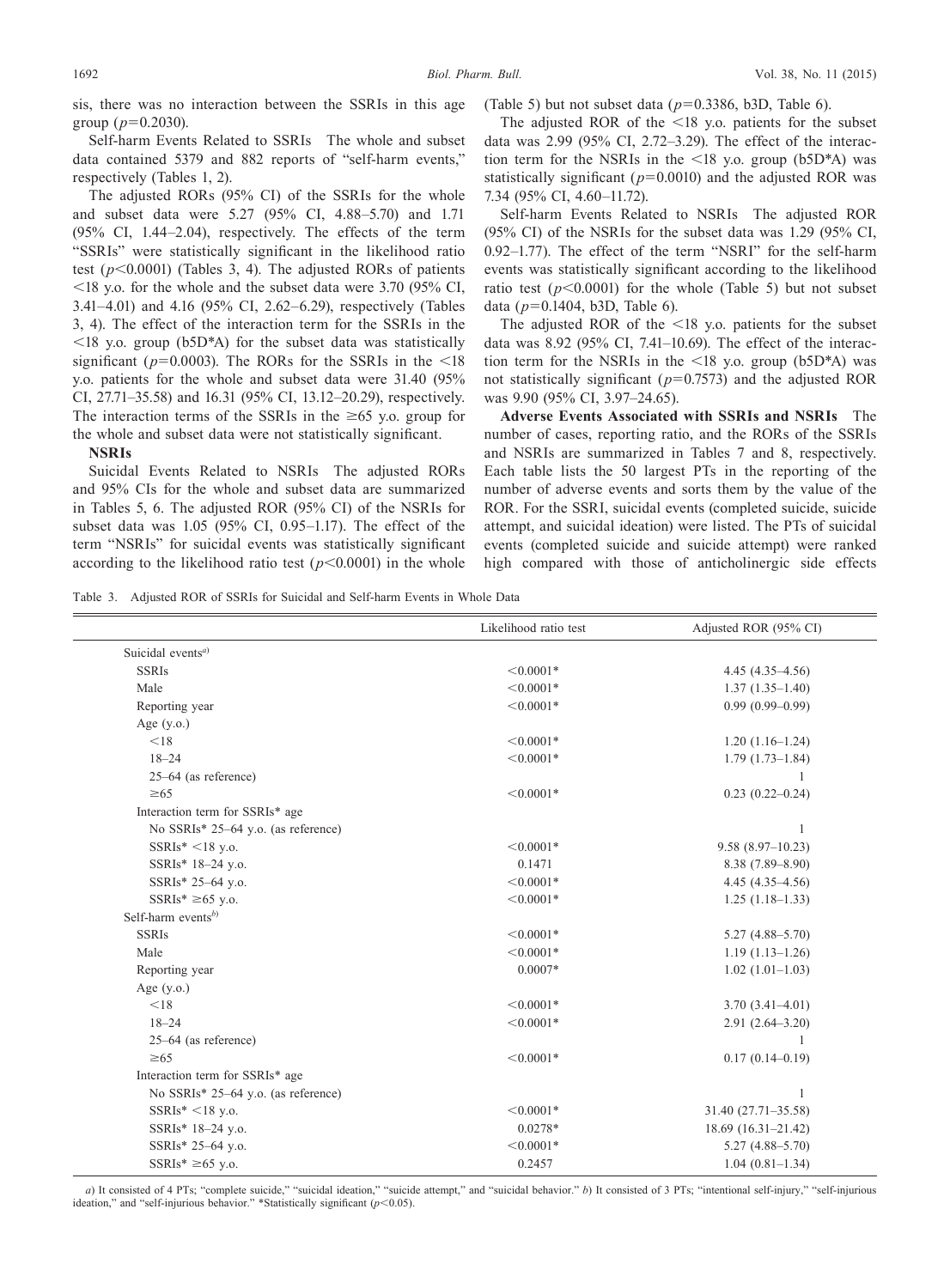(pyrexia, agitation, confusional state, loss of consciousness, somnolence, and dizziness), which were defined using the MedDRA (Table 7). For NSRI, the PTs of suicidal events (suicide attempt and suicidal ideation) listed and ranked low compared with anticholinergic side effects (tachycardia, pyrexia, gait disturbance, loss of consciousness, confusional state, and agitation, Table 8).

#### DISCUSSION

The present study suggests that SSRIs might be associated with an increased risk of suicidal and self-harm events in patients aged under 18 using the FAERS database. The use of the logistic regression model, subset analysis, or both methods offers the possibility to control for covariates.

For suicidal and self-harm events, the adjusted RORs for the SSRIs in the <18 y.o. group had the highest values in the whole and subset data. The effects of the interaction terms for the SSRIs in the <18 y.o. patients were statistically significant in the whole and subset data (Tables 3, 4) and the estimated values for this term in the logistic regression exceeded 0 (whole data, the value of the interaction term for b5 in suicidal events was 0.58; subset data, the value of the interaction term for b5 in suicidal events was 0.39). Several studies have demonstrated differences in the risk of SSRI-related suicidality in patients of different ages; use of SSRIs may increase suicidality among children and adolescents,  $2-5,8,9$  whereas it may be associated with a decreased risk of suicidality in adults and the elderly.<sup>9)</sup> In this study, we demonstrated a potentially increased risk of suicidality in patients administered SSRI <18 y.o.

The suicidal and self-harm events show a strong interdependent correlation,29) and these two categories have been evaluated in previous reports. In a cohort study, the absolute risk of suicide was lower than that of attempted suicide or self-harm was with both SSRIs and TCAs.<sup>30)</sup> Wijlaars et al.<sup>5)</sup> reported that the incidence rate ratios of suicidal ideation were lower than those of self-harm with both SSRIs and TCAs were. In our results, the adjusted RORs of self-harm events were slightly higher than those of suicidal events were. Since the comparison of ROR is not recommended, our results have found that the tendency of the adjusted RORs was similar.

A previous study suggested that the age of a patient was one of the important confounding factors in the association between SSRI use and suicidality.<sup>6)</sup> We observed a potential risk of suicidal events in the groups of children and adolescents (Table 4, adjusted ROR, 2.21 [95% CI, 1.85–2.62]), which could partly explain the high crude and adjusted RORs of suicidal events in patients aged 18 and younger administered SSRIs because the adjusted ROR for SSRIs in the <18 y.o. group was different from that in the 25–64 y.o. group in the present study.

Table 4. Adjusted ROR of SSRIs for Suicidal and Self-harm Events in Subset Data

|                                            | Likelihood ratio test | Adjusted ROR (95% CI) |
|--------------------------------------------|-----------------------|-----------------------|
| Suicidal events <sup><math>a)</math></sup> |                       |                       |
| <b>SSRIs</b>                               | $< 0.0001*$           | $1.42(1.34-1.49)$     |
| Male                                       | $< 0.0001*$           | $1.50(1.43 - 1.57)$   |
| Reporting year                             | $< 0.0001*$           | $0.94(0.93 - 0.95)$   |
| Age $(y.o.)$                               |                       |                       |
| < 18                                       | $< 0.0001*$           | $2.21(1.85-2.62)$     |
| $18 - 24$                                  | $< 0.0001*$           | $1.89(1.65-2.15)$     |
| $25-64$ (as reference)                     |                       |                       |
| $\geq 65$                                  | $< 0.0001*$           | $0.38(0.33 - 0.42)$   |
| Interaction term for SSRIs* age            |                       |                       |
| No SSRIs* 25-64 y.o. (as reference)        |                       | 1                     |
| $SSRIs^* < 18$ y.o.                        | $< 0.0001*$           | $4.64(4.15-5.19)$     |
| SSRIs* 18-24 y.o.                          | 0.3821                | $2.47(2.21 - 2.76)$   |
| SSRIs* 25-64 y.o.                          | $< 0.0001*$           | $1.42(1.34-1.49)$     |
| SSRIs* $\geq 65$ y.o.                      | 0.2030                | $0.48(0.43 - 0.53)$   |
| Self-harm events $^{b)}$                   |                       |                       |
| <b>SSRIs</b>                               | $< 0.0001*$           | $1.71(1.44 - 2.04)$   |
| Male                                       | 0.8510                | $1.01(0.88 - 1.17)$   |
| Reporting year                             | $0.0054*$             | $0.97(0.95-0.99)$     |
| Age $(y.o.)$                               |                       |                       |
| < 18                                       | $< 0.0001*$           | $4.16(2.62 - 6.29)$   |
| $18 - 24$                                  | $< 0.0001*$           | $3.49(2.44 - 4.85)$   |
| $25-64$ (as reference)                     |                       | 1                     |
| $\geq 65$                                  | $< 0.0001*$           | $0.31(0.18 - 0.49)$   |
| Interaction term for SSRIs* age            |                       |                       |
| No SSRIs* 25–64 y.o. (as reference)        |                       | 1                     |
| $SSRIs^* < 18$ y.o.                        | $0.0003*$             | 16.31 (13.12-20.29)   |
| SSRIs* 18-24 y.o.                          | 0.0807                | $8.50(6.72 - 10.57)$  |
| SSRIs* 25-64 y.o.                          | $< 0.0001*$           | $1.71(1.44 - 2.04)$   |
| $SSRIs^* \geq 65$ y.o.                     | 0.1706                | $0.33(0.20-0.53)$     |
|                                            |                       |                       |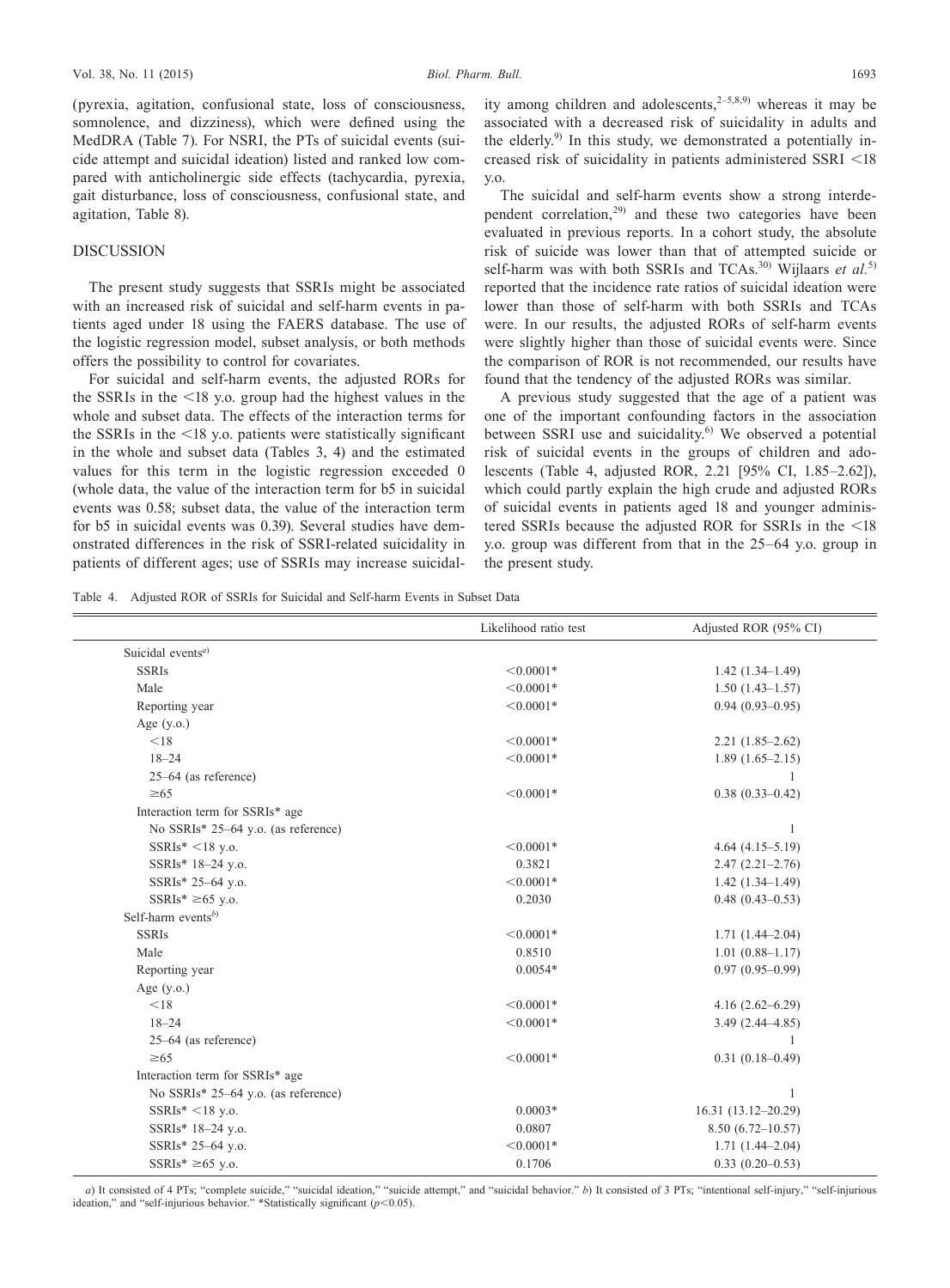In this study, there was an association between treatment with SSRIs and suicidality in patients who were 25–64 y.o. (adjusted ROR for SSRIs in the 25–64 y.o. group in the subset analysis, 1.42 [95% CI, 1.34–1.49]), however, a systematic review demonstrated that exposure to SSRIs decreased the risk of suicidality in this age group.<sup>9)</sup> In 2006, Baldessarini *et al.*31) pointed out the instability in the suicidality risk difference between SSRIs and placebo. Several studies did not consider the severity of depression, which could contribute greatly to the instability of the suicidality risk difference among patients. $^{6}$  Depression severity is one of the important confounding factors, and this could not be corrected for in our analysis. It is possible that the patients receiving SSRIs were more severely depressed than those who were not. The prescription of SSRIs would indicate depression severity. In this scenario, the increased risk of suicide would be associated with depression severity rather than the SSRI prescription. The cases reported in the FAERS do not include detailed information about prescriptions. Therefore, we do not have a conclusive explanation for this data, and the suicidality risk of patients who are administered SSRIs should be studied further from the view point of the severity of the depression. Several aspects of patient backgrounds history, including fatal diseases or cancer may be confounding factors for depression and suicidal events. It might be considered that the patients with fatal diseases or cancer were more severely depressed

than those without these conditions were. The information on patient background would be the indicator of depression severity. The FAERS database does not always contain enough patient background information to properly evaluate an event. These factors may have influenced the reporting strength of the events in clinical practice.

The intervention of regulatory authorities might influence the FAERS database reporting based on the year of reporting. In the present study, we did not analyze the FAERS data in the subsets as before/after the FDA regulation. In this study, we adjusted the ROR for the variable of the reporting year. Although the likelihood ratio test was significant  $(p<0.0001)$ , the value of the adjusted ROR for reporting year was nearly one. We considered that the effects of reporting year were small. Further studies of these variables as covariates are necessary. Therefore, it might have been better if we had considered various clinical settings in our calculations.

Data subsetting is useful for evaluating drug-adverse event associations in the disproportionality analysis for SRSs because subsets consist of a population of patients that share a set of common risk factors and diseases.16) The subsetting strategy mitigates the influence of confounding factors and bias.<sup>17,18,32)</sup> Our results showed that values of the adjusted RORs in the subset analyses were lower than those in the whole data were. One potential explanation for the lower adjusted RORs is that the patients who were depressed subset

Table 5. Adjusted ROR of NSRIs for Suicidal and Self–harm Events in Whole Data

|                                      | Likelihood ratio test | Adjusted ROR (95% CI) |
|--------------------------------------|-----------------------|-----------------------|
| Suicidal events <sup><i>a</i>)</sup> |                       |                       |
| <b>NSRIs</b>                         | $< 0.0001*$           | $3.96(3.79 - 4.14)$   |
| Male                                 | $< 0.0001*$           | $1.32(1.30-1.35)$     |
| Reporting year                       | $< 0.0001*$           | $0.98(0.98 - 0.98)$   |
| Age $(y.o.)$                         |                       |                       |
| < 18                                 | $< 0.0001*$           | $1.28(1.24 - 1.32)$   |
| $18 - 24$                            | $< 0.0001*$           | $1.83(1.78-1.89)$     |
| $25-64$ (as reference)               |                       |                       |
| $\geq 65$                            | $< 0.0001*$           | $0.23(0.22 - 0.23)$   |
| Interaction term for NSRIs* age      |                       |                       |
| No NSRIs* 25–64 y.o. (as reference)  |                       | 1                     |
| $NSRIs^* < 18$ y.o.                  | 0.1358                | $4.27(3.41 - 5.33)$   |
| NSRIs* 18-24 y.o.                    | 0.0907                | $8.38(7.17-9.81)$     |
| NSRIs* 25-64 y.o.                    | $< 0.0001*$           | $3.96(3.79 - 4.14)$   |
| $NSRIs^* \geq 65$ y.o.               | $0.0154*$             | $1.06(0.94 - 1.19)$   |
| Self-harm events <sup>b)</sup>       |                       |                       |
| <b>NSRIs</b>                         | $< 0.0001*$           | $2.55(2.13-3.04)$     |
| Male                                 | $< 0.0001*$           | $1.14(1.08-1.20)$     |
| Reporting year                       | 0.8218                | $1.00(0.99 - 1.01)$   |
| Age $(y.o.)$                         |                       |                       |
| < 18                                 | $< 0.0001*$           | $3.82(3.56 - 4.09)$   |
| $18 - 24$                            | $< 0.0001*$           | $3.07(2.82 - 3.33)$   |
| $25-64$ (as reference)               |                       |                       |
| $\geq 65$                            | $< 0.0001*$           | $0.16(0.14 - 0.18)$   |
| Interaction term for NSRIs* age      |                       |                       |
| No NSRIs* 25–64 y.o. (as reference)  |                       |                       |
| NSRIs* <18 y.o.                      | 0.9782                | $9.83(5.99 - 16.13)$  |
| NSRIs* 18-24 y.o.                    | $0.0023*$             | 15.36 (10.73-21.99)   |
| NSRIs* 25-64 y.o.                    | $< 0.0001*$           | $2.55(2.13-3.04)$     |
| NSRIs* $\geq 65$ y.o.                | 0.4055                | $0.54(0.30-0.97)$     |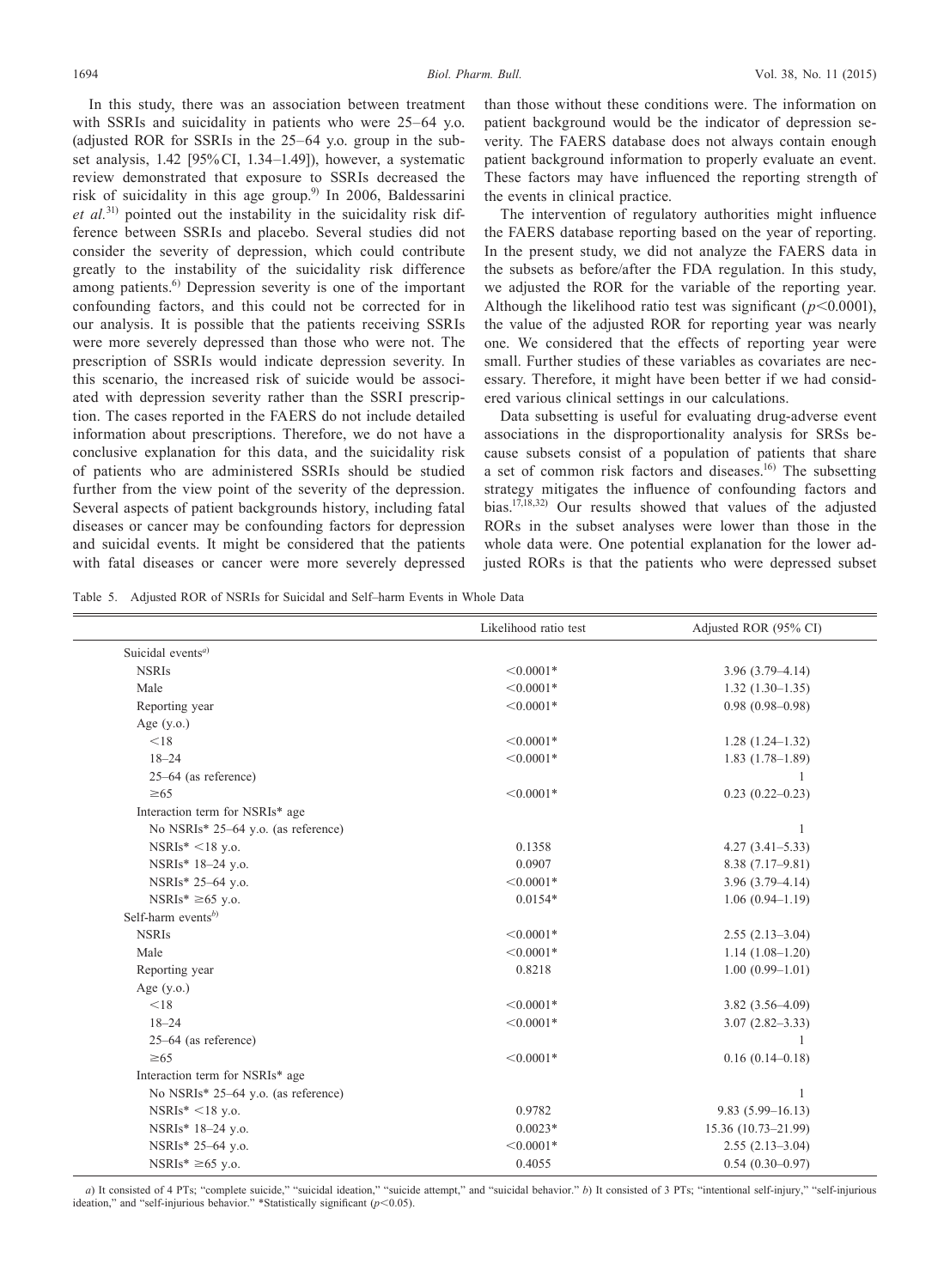had an intrinsic risk of suicidality, which may be a patientrelated factor associated with adverse events. Our results of the subset analyses might reflect such an application of the data subsetting strategy, resulting in a decrease in the adjusted RORs compared with that in the analyses of the whole data. This result demonstrated the effects of confounding factors that can influence the analysis of the whole data.

In the subset data of suicidal events, the interaction term of the SSRIs in the  $\geq 65$  y.o. group was not statistically significant and the estimated value of the interaction term of SSRIs in the  $\geq 65$  y.o. group in the logistic regression fell below 0 (the value of the interaction term for b5 in suicidal events was −0.11, Table 4); however, this term was statistically significant in the whole data (Table 3). Previous studies reported that SSRIs did not increase the suicidality risk in patients aged  $\geq 65$  y.o.,<sup>2,7,9)</sup> similar to the results of our subset analyses. Although we could not identify the cause of the difference between the whole and subset analysis, the effects of confounding factors such as an intrinsic risk of suicidality, co-administered drugs, and other unknown factors were present in the whole data. The results of the subset analyses were more acceptable than those of the analyses of the whole data were because the analyses were limited to a specific population of patients.

Since NSRIs such as TCAs, lack efficacy for depression treatment in young people and have a poor side-effect profile,<sup>33)</sup> SSRIs are commonly prescribed for children and adolescents.34) In our study, the effect of the interaction term for the NSRIs in the  $\leq 18$  y.o. group was statistically significant  $(p=0.0010)$  in suicidal events and, therefore, could not dispute that a relationship exists between NSRIs and suicidality in young people. Using the U.K. primary care database, Wijlaars *et al.*5) reported that there were no systematic differences between the association of SSRIs and TCAs, and the incidence risk ratios for attempted suicide, suicidal ideation, or intentional self-harm in young people aged 10–18.

On the other hand, Coupland *et al.*<sup>30</sup> reported that suicidal or self-harm events were similar with SSRIs and TCAs in people aged 20–60. In our study, the effects of the term "NSRIs" for suicidal and self-harm events were not statistically significant in the subset data (Table 6). The PTs of suicidal events with SSRI were ranked high compared to those with NSRI (Tables 7, 8). It was difficult to evaluate the differences in the relative risk between SSRIs and NSRIs and, therefore, our result are not definitive. The benefits and risks of different antidepressant treatments will vary between patients.<sup>35)</sup> In clinical practice, it is important to manage the anticholinergic side effects of TCAs while SSRIs induce significantly less anticholinergic and cardiotoxic adverse effects than TCAs do. $36$ The use of SSRIs or NSRIs in children and adolescents should be adequately considered in terms of adverse events profile, between suicidal events and anticholinergic side effects, and

Table 6. Adjusted ROR of NSRIs for Suicidal and Self-harm Events in Subset Data

|                                     | Likelihood ratio test | Adjusted ROR (95% CI) |
|-------------------------------------|-----------------------|-----------------------|
| Suicidal events <sup>a)</sup>       |                       |                       |
| <b>NSRIs</b>                        | 0.3386                | $1.05(0.95 - 1.17)$   |
| Male                                | $< 0.0001*$           | $1.50(1.43 - 1.58)$   |
| Reporting year                      | $< 0.0001*$           | $0.94(0.93 - 0.95)$   |
| Age $(y.o.)$                        |                       |                       |
| < 18                                | $< 0.0001*$           | $2.99(2.72 - 3.29)$   |
| $18 - 24$                           | $< 0.0001*$           | $1.77(1.63-1.93)$     |
| 25-64 (as reference)                |                       |                       |
| $\geq 65$                           | $< 0.0001*$           | $0.36(0.33 - 0.40)$   |
| Interaction term for NSRIs* age     |                       |                       |
| No NSRIs* 25-64 y.o. (as reference) |                       | 1                     |
| $NSRIs^* < 18$ y.o.                 | $0.0010*$             | $7.34(4.60 - 11.72)$  |
| NSRIs* 18-24 y.o.                   | $< 0.0001*$           | $4.45(3.20 - 6.17)$   |
| NSRIs* 25-64 y.o.                   | 0.3386                | $1.05(0.95 - 1.17)$   |
| NSRIs* $\geq 65$ y.o.               | 0.2544                | $0.32(0.23 - 0.43)$   |
| Self-harm events $^{b)}$            |                       |                       |
| <b>NSRIs</b>                        | 0.1404                | $1.29(0.92 - 1.77)$   |
| Male                                | 0.8546                | $1.01(0.88 - 1.17)$   |
| Reporting year                      | $0.0060*$             | $0.97(0.95 - 0.99)$   |
| Age $(y.o.)$                        |                       |                       |
| < 18                                | $< 0.0001*$           | $8.92(7.41-10.69)$    |
| $18 - 24$                           | $< 0.0001*$           | $4.30(3.54 - 5.20)$   |
| $25-64$ (as reference)              |                       | 1                     |
| $\geq 65$                           | $< 0.0001*$           | $0.25(0.17-0.34)$     |
| Interaction term for NSRIs* age     |                       |                       |
| No NSRIs* 25–64 y.o. (as reference) |                       | 1                     |
| $NSRIs^* < 18$ y.o.                 | 0.7573                | $9.90(3.97 - 24.65)$  |
| NSRIs* 18-24 y.o.                   | $0.0003*$             | 17.45 (10.86-28.03)   |
| NSRIs* 25-64 y.o.                   | 0.1404                | $1.29(0.92 - 1.77)$   |
| NSRIs <sup>*</sup> $\geq$ 65 v.o.   | 0.5182                | $0.20(0.05-0.81)$     |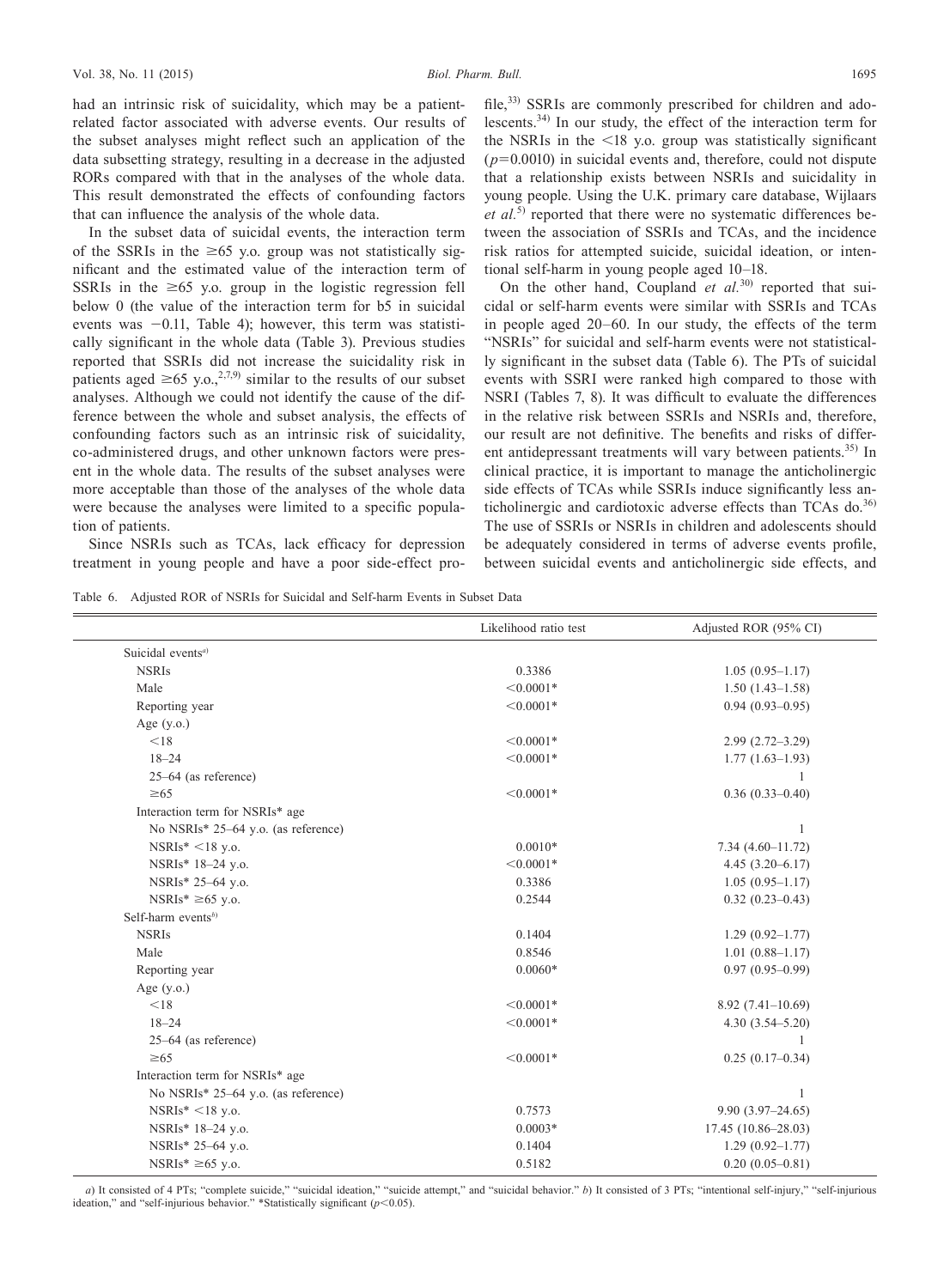in terms of benefit-risk balance.

The data subsetting strategy does not control for "channeling bias," which is the potential for drugs to be prescribed differently based on the disease severity.<sup>32)</sup> The effect of this parameter was not adjusted for in the calculation of the ROR by applying logistic regression analysis because we could not obtain data on the severity and duration of the disease from the FAERS database. Our results should be regarded as containing some biases; in addition to the "channeling bias," other sources of bias are inherently and unavoidably included in the SRS data.

The FAERS database is subject to over-reporting, under-re-

Table 7. Adverse Events Associated with SSRIs in Subset Data

| Preferred terms             | PT code  | Total | Cases | ROR (95% CI)           | RR (%) |
|-----------------------------|----------|-------|-------|------------------------|--------|
| Total                       |          | 97501 | 46767 |                        | 48.0   |
| Completed suicide           | 10010144 | 1772  | 1147  | $2.02(1.83 - 2.22)$    | 64.7   |
| Serotonin syndrome          | 10040108 | 1663  | 1069  | $1.97(1.78 - 2.18)$    | 64.3   |
| Hyponatraemia               | 10021036 | 1505  | 925   | $1.74(1.57-1.94)$      | 61.5   |
| Type 2 diabetes mellitus    | 10067585 | 1999  | 1210  | $1.68(1.54 - 1.84)$    | 60.5   |
| Aggression                  | 10001488 | 1812  | 1089  | $1.65(1.50-1.81)$      | 60.1   |
| Suicide attempt             | 10042464 | 2562  | 1494  | $1.53(1.42 - 1.66)$    | 58.3   |
| Abdominal pain              | 10000081 | 1701  | 980   | $1.48(1.35-1.64)$      | 57.6   |
| Overdose                    | 10033295 | 1591  | 910   | $1.46(1.32-1.61)$      | 57.2   |
| Drug interaction            | 10013710 | 3830  | 2173  | $1.44(1.35-1.54)$      | 56.7   |
| Chest pain                  | 10008479 | 1926  | 1075  | $1.38(1.26 - 1.51)$    | 55.8   |
| Back pain                   | 10003988 | 1424  | 792   | $1.37(1.23 - 1.52)$    | 55.6   |
| Pyrexia                     | 10037660 | 1938  | 1070  | $1.35(1.23 - 1.47)$    | 55.2   |
| Suicidal ideation           | 10042458 | 4478  | 2450  |                        | 54.7   |
|                             |          |       |       | $1.33(1.25-1.41)$      |        |
| Pain in extremity           | 10033425 | 1733  | 943   | $1.30(1.18-1.43)$      | 54.4   |
| Pain                        | 10033371 | 3716  | 1993  | $1.27(1.19-1.35)$      | 53.6   |
| Blood cholesterol increased | 10005425 | 1460  | 783   | $1.26(1.14-1.40)$      | 53.6   |
| Diabetes mellitus           | 10012601 | 2758  | 1458  | $1.22(1.13-1.32)$      | 52.9   |
| Arthralgia                  | 10003239 | 2015  | 1063  | $1.22(1.11-1.33)$      | 52.8   |
| Fall                        | 10016173 | 3296  | 1736  | $1.22(1.13 - 1.30)$    | 52.7   |
| Tremor                      | 10044565 | 3823  | 2002  | $1.20(1.13 - 1.28)$    | 52.4   |
| Anxiety                     | 10002855 | 6609  | 3436  | $1.19(1.13 - 1.25)$    | 52.0   |
| Agitation                   | 10001497 | 2803  | 1456  | $1.18(1.09-1.27)$      | 51.9   |
| Dyspnoea                    | 10013968 | 3005  | 1557  | $1.17(1.09-1.26)$      | 51.8   |
| Confusional state           | 10010305 | 2994  | 1548  | $1.17(1.08-1.26)$      | 51.7   |
| Depression                  | 10012378 | 8362  | 4257  | $1.14(1.09-1.19)$      | 50.9   |
| Vomiting                    | 10047700 | 3656  | 1857  | $1.12(1.05-1.20)$      | 50.8   |
| Asthenia                    | 10003549 | 2809  | 1415  | $1.10(1.02 - 1.19)$    | 50.4   |
| Diarrhoea                   | 10012735 | 3567  | 1786  | $1.09(1.02 - 1.17)$    | 50.1   |
| Fatigue                     | 10016256 | 4917  | 2446  | $1.08(1.02 - 1.14)$    | 49.7   |
| Decreased appetite          | 10061428 | 1656  | 824   | $1.08(0.98 - 1.19)$    | 49.8   |
| Weight decreased            | 10047895 | 2243  | 1113  | $1.07(0.98 - 1.16)$    | 49.6   |
| Loss of consciousness       | 10024855 | 1968  | 975   | $1.07(0.98 - 1.17)$    | 49.5   |
| Hypertension                | 10020772 | 2196  | 1083  | $1.06(0.97-1.15)$      | 49.3   |
| Convulsion                  | 10010904 | 2557  | 1254  | $1.05(0.97-1.13)$      | 49.0   |
| Weight increased            | 10047899 | 3203  | 1549  | $1.02(0.95-1.09)$      | 48.4   |
| Malaise                     | 10025482 | 3259  | 1575  | $1.02(0.95-1.09)$      | 48.3   |
| Irritability                | 10022998 | 1943  | 923   | $0.98(0.90 - 1.07)$    | 47.5   |
| Somnolence                  | 10041349 | 3057  | 1436  | $0.96(0.89-1.03)$      | 47.0   |
| Drug ineffective            | 10013709 | 6638  | 3110  | $0.95(0.91-1.00)$      | 46.9   |
| Pruritus                    | 10037087 | 1636  | 763   | $0.95(0.86 - 1.04)$    | 46.6   |
| Hyperhidrosis               | 10020642 | 2632  | 1227  | $0.95(0.88-1.02)$      | 46.6   |
| Dizziness                   | 10013573 | 6075  | 2790  | $0.92$ $(0.87 - 0.97)$ | 45.9   |
| Rash                        | 10037844 | 1851  | 847   | $0.91(0.83 - 1.00)$    | 45.8   |
| Paraesthesia                | 10033775 | 2416  | 1077  | $0.87(0.80 - 0.94)$    | 44.6   |
| Condition aggravated        | 10010264 | 2275  | 1010  | $0.86(0.79-0.94)$      | 44.4   |
| Nausea                      | 10028813 | 7327  | 3234  | $0.85(0.81-0.89)$      | 44.1   |
| Headache                    | 10019211 | 5884  | 2590  | $0.84(0.80 - 0.89)$    | 44.0   |
| Feeling abnormal            | 10016322 | 3905  | 1667  | $0.80(0.75-0.85)$      | 42.7   |
| Insomnia                    | 10022437 | 5805  | 2477  | $0.80(0.76 - 0.84)$    | 42.7   |
| Drug withdrawal syndrome    | 10013754 | 3255  | 1287  | $0.70(0.65 - 0.75)$    | 39.5   |
|                             |          |       |       |                        |        |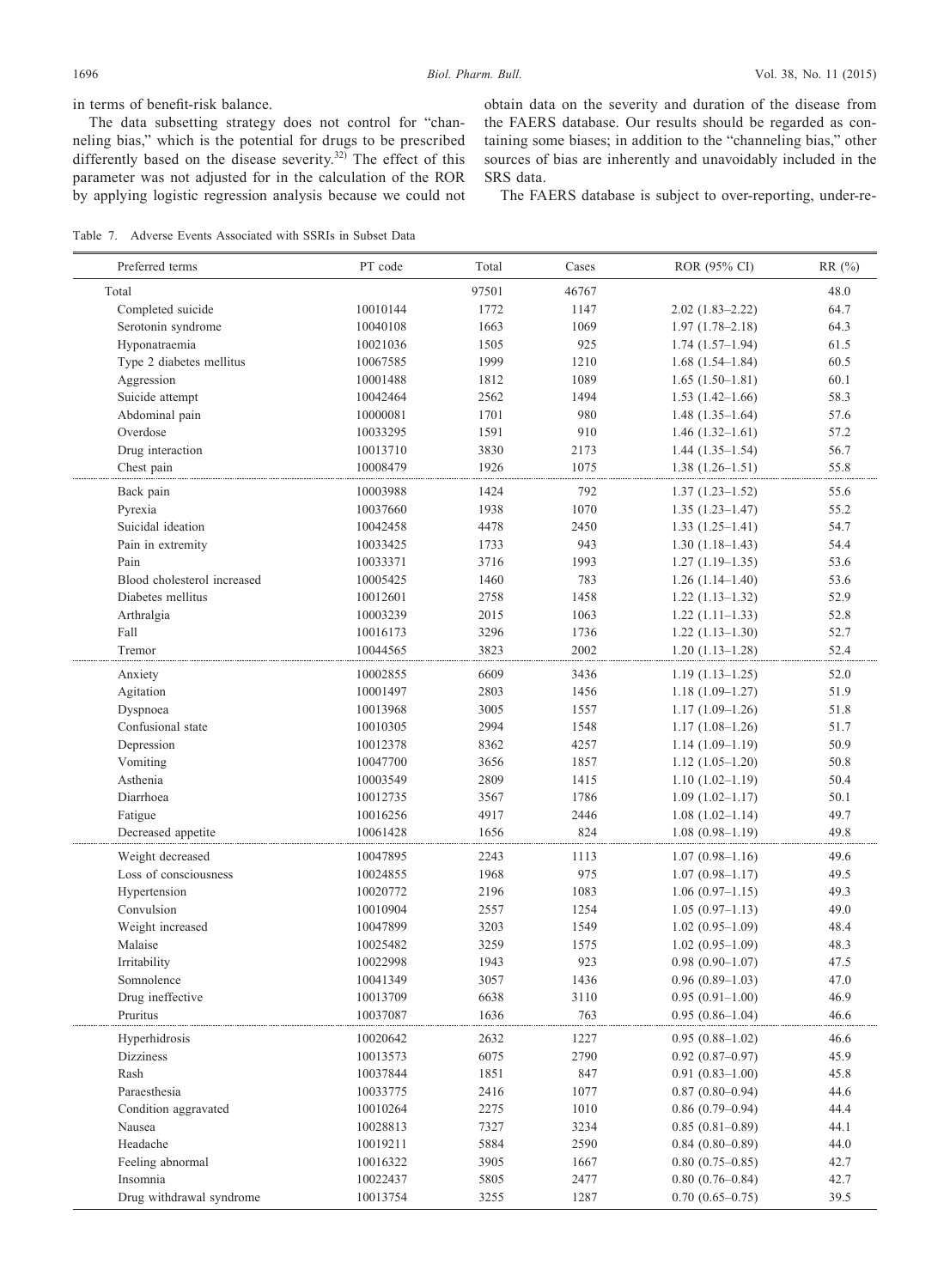porting, missing data, exclusion of healthy individuals, lack of a denominator, and the presence of confounding factors. $32,37$ ) Furthermore, the cases reported in the FAERS database do not always contain sufficient information to allow for proper evaluation. Because of these common deficits within the SRS, disproportionality measures (ROR) do not allow risk quantification but only offer a rough indication of the strength of the signal and, thus, are only relevant to the *hypothesis*. 25) The ROR indicates an increased risk of adverse event reporting and does not indicate the risk of adverse event occurrence in absolute terms.<sup>38)</sup> Therefore, special and careful attention has to be paid to the interpretation of results obtained by analyz-

Table 8. Adverse Events Associated with NSRIs in Subset Data

| Preferred terms             | PT code  | Total | Cases | ROR (95% CI)           | RR (%)  |
|-----------------------------|----------|-------|-------|------------------------|---------|
| Total                       |          | 97501 | 5786  |                        | 5.9     |
| Type 2 diabetes mellitus    | 10067585 | 1999  | 262   | $2.46(2.15-2.81)$      | 13.1    |
| Tachycardia                 | 10043071 | 999   | 123   | $2.25(1.86-2.73)$      | 12.3    |
| Pyrexia                     | 10037660 | 1938  | 236   | $2.25(1.96-2.58)$      | 12.2    |
| Syncope                     | 10042772 | 1215  | 145   | $2.18(1.83 - 2.60)$    | 11.9    |
| Serotonin syndrome          | 10040108 | 1663  | 190   | $2.08(1.78-2.43)$      | 11.4    |
| Anaemia                     | 10002034 | 1102  | 121   | $1.98(1.63 - 2.39)$    | 11.0    |
| Diabetes mellitus           | 10012601 | 2758  | 294   | $1.94(1.71-2.19)$      | 10.7    |
| Overdose                    | 10033295 | 1591  | 162   | $1.82(1.54 - 2.15)$    | 10.2    |
| Blood cholesterol increased | 10005425 | 1460  | 143   | $1.74(1.46-2.07)$      | 9.8     |
| Pneumonia                   | 10035664 | 1234  | 121   | $1.74(1.44 - 2.10)$    | 9.8     |
| Pain in extremity           | 10033425 | 1733  | 166   | $1.70(1.44 - 2.00)$    | 9.6     |
| Gait disturbance            | 10017577 | 1450  | 138   | $1.68(1.41-2.01)$      | 9.5     |
| Oedema peripheral           | 10030124 | 1376  | 130   | $1.67(1.39-2.00)$      | 9.4     |
| Fall                        | 10016173 | 3296  | 305   | $1.65(1.46-1.86)$      | 9.3     |
| Drug interaction            | 10013710 | 3830  | 349   | $1.63(1.45-1.82)$      | 9.1     |
| Back pain                   | 10003988 | 1424  | 130   | $1.61(1.34-1.93)$      | 9.1     |
| Abdominal pain              | 10000081 | 1701  | 155   | $1.61(1.36-1.90)$      | 9.1     |
| Loss of consciousness       | 10024855 | 1968  | 179   | $1.60(1.37-1.88)$      | 9.1     |
| Constipation                | 10010774 | 1518  | 133   | $1.53(1.28-1.84)$      | $8.8\,$ |
| Chest pain                  | 10008479 | 1926  | 167   | $1.52(1.29-1.79)$      | 8.7     |
| Hypertension                | 10020772 | 2196  | 183   | $1.46(1.25 - 1.70)$    | 8.3     |
| Dyspnoea                    | 10013968 | 3005  | 242   | $1.41(1.23-1.61)$      | 8.1     |
| Confusional state           | 10010305 | 2994  | 241   | $1.40(1.23-1.61)$      | 8.0     |
| Arthralgia                  | 10003239 | 2015  | 160   | $1.38(1.17-1.62)$      | 7.9     |
| Pain                        | 10033371 | 3716  | 283   | $1.32(1.17-1.50)$      | 7.6     |
| Asthenia                    | 10003549 | 2809  | 209   | $1.28(1.11-1.48)$      | 7.4     |
| Tremor                      | 10044565 | 3823  | 281   | $1.27(1.12 - 1.44)$    | 7.4     |
| Agitation                   | 10001497 | 2803  | 205   | $1.26(1.09-1.46)$      | 7.3     |
| Suicide attempt             | 10042464 | 2562  | 186   | $1.25(1.07-1.45)$      | 7.3     |
| Pruritus                    | 10037087 | 1636  | 119   | $1.25(1.03-1.51)$      | 7.3     |
| Convulsion                  | 10010904 | 2557  | 180   | $1.21(1.03-1.41)$      | 7.0     |
| Hyperhidrosis               | 10020642 | 2632  | 184   | $1.20(1.03-1.39)$      | $7.0\,$ |
| Malaise                     | 10025482 | 3259  | 225   | $1.18(1.03-1.36)$      | 6.9     |
| Somnolence                  | 10041349 | 3057  | 210   | $1.18(1.02 - 1.36)$    | 6.9     |
| Depression                  | 10012378 | 8362  | 556   | $1.14(1.04-1.25)$      | 6.6     |
| Weight decreased            | 10047895 | 2243  | 148   | $1.12(0.95-1.33)$      | 6.6     |
| Diarrhoea                   | 10012735 | 3567  | 233   | $1.11(0.97-1.27)$      | 6.5     |
| Weight increased            | 10047899 | 3203  | 209   | $1.11(0.96-1.28)$      | 6.5     |
| Vomiting                    | 10047700 | 3656  | 235   | $1.09(0.95-1.25)$      | 6.4     |
| Anxiety                     | 10002855 | 6609  | 408   | $1.05(0.94 - 1.16)$    | 6.2     |
| Headache                    | 10019211 | 5884  | 346   | $0.99(0.88 - 1.11)$    | 5.9     |
| Suicidal ideation           | 10042458 | 4478  | 260   | $0.98(0.86-1.11)$      | 5.8     |
| Fatigue                     | 10016256 | 4917  | 283   | $0.97(0.85-1.09)$      | 5.8     |
| Condition aggravated        | 10010264 | 2275  | 125   | $0.92(0.77-1.10)$      | $5.5\,$ |
| Dizziness                   | 10013573 | 6075  | 325   | $0.89(0.79-1.00)$      | 5.3     |
| Insomnia                    | 10022437 | 5805  | 304   | $0.87(0.77-0.98)$      | 5.2     |
| Nausea                      | 10028813 | 7327  | 362   | $0.81(0.73 - 0.91)$    | 4.9     |
| Drug ineffective            | 10013709 | 6638  | 314   | $0.77(0.69 - 0.87)$    | 4.7     |
| Feeling abnormal            | 10016322 | 3905  | 157   | $0.65(0.56 - 0.77)$    | 4.0     |
| Drug withdrawal syndrome    | 10013754 | 3255  | 124   | $0.62$ $(0.52 - 0.74)$ | 3.8     |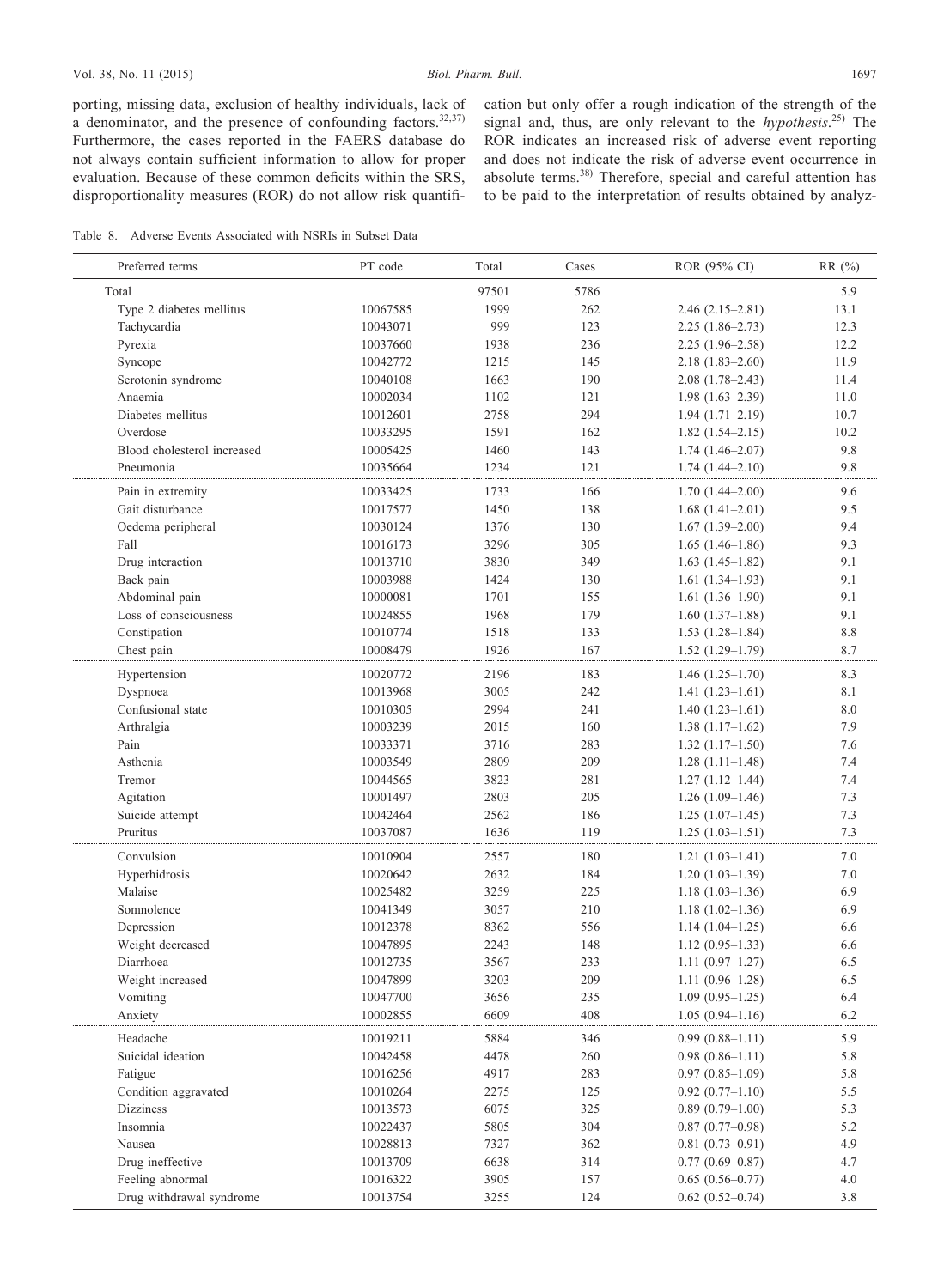ing data from the FAERS database.

Recently, several researchers demonstrated that disproportionality measures can provide new—and even causal—insights. These studies each used an approach that might circumvent biases such as selection and reporting biases because this approach mitigates the effect of confounding factors, thereby enhancing the robustness of the result. However, reports on safety signal detection with logistic regression analyses focusing on age stratification are scarce.

To the best of our knowledge, this is the first study to investigate the influence of SSRI treatment on suicidality in terms of age-stratified patient groups using logistic regression and subset analyses. Despite the limitations inherent to SRSs, we obtained reasonable results in the context of those reported in the literature. $2-9$ ) We consider the results of the FAERS database analysis to be valid owing to the appropriate analysis method and the special attention paid to potential bias, and believe that the logistic regression and subset analyses are valuable in the disproportionality analysis.

We demonstrated that the effect of age on the association between SSRI-related suicidal and self-harm events could not be ignored. Our results show that children and adolescents should be closely monitored for the occurrence of suicidality when they are prescribed SSRIs. Further epidemiological studies such as case-control or cohort studies are necessary to determine more precisely the effect of patient age on SSRIrelated suicidality.

**Acknowledgment** This research was partially supported by JSPS KAKENHI Great Number, 24390126.

**Conflicts of Interest** JA is an employee of Medical Database. The rest of the authors have no conflict of interest.

## REFERENCES

- [1\) Lockhart P, Guthrie B. Trends in primary care antidepressant pre](http://dx.doi.org/10.3399/bjgp11X593848)[scribing 1995–2007: a longitudinal population database analysis.](http://dx.doi.org/10.3399/bjgp11X593848) *Br. J. Gen. Pract.*, **61**[, e565–e572 \(2011\).](http://dx.doi.org/10.3399/bjgp11X593848)
- [2\) Martinez C, Rietbrock S, Wise L, Ashby D, Chick J, Moseley J,](http://dx.doi.org/10.1136/bmj.330.7488.389)  [Evans S, Gunnell D. Antidepressant treatment and the risk of fatal](http://dx.doi.org/10.1136/bmj.330.7488.389)  [and non-fatal self harm in first episode depression: nested case](http://dx.doi.org/10.1136/bmj.330.7488.389)[control study.](http://dx.doi.org/10.1136/bmj.330.7488.389) *BMJ*, **330**, 389 (2005).
- [3\) Olfson M, Marcus MC, Shaffer D. Antidepressant drug therapy and](http://dx.doi.org/10.1001/archpsyc.63.8.865)  [suicide in severely depressed children and adults: A case control](http://dx.doi.org/10.1001/archpsyc.63.8.865)  study. *[Arch. Gen. Psychiatry](http://dx.doi.org/10.1001/archpsyc.63.8.865)*, **63**, 865–872 (2006).
- [4\) March J, Silva S, Petrycki S, Curry J, Wells K, Fairbank J, Burns](http://dx.doi.org/10.1001/jama.292.7.807)  [B, Domino M, McNulty S, Vitiello B, Severe J, Treatment for](http://dx.doi.org/10.1001/jama.292.7.807)  [Adolescents with Depression Study \(TADS\) Team. Fluoxetine,](http://dx.doi.org/10.1001/jama.292.7.807)  [cognitive-behavioral therapy, and their combination for adolescents](http://dx.doi.org/10.1001/jama.292.7.807)  [with depression: Treatment for Adolescents with Depression Study](http://dx.doi.org/10.1001/jama.292.7.807)  [\(TADS\) randomized controlled trial.](http://dx.doi.org/10.1001/jama.292.7.807) *JAMA*, **292**, 807–820 (2004).
- [5\) Wijlaars LPMM, Nazareth I, Whitaker HJ, Evans SJW, Petersen](http://dx.doi.org/10.1136/bmjopen-2013-003247)  [I. Suicide-related events in young people following prescription of](http://dx.doi.org/10.1136/bmjopen-2013-003247)  [SSRIs and other antidepressants: a self-controlled case series analy](http://dx.doi.org/10.1136/bmjopen-2013-003247)sis. *BMJ Open*, **3**[, e003247 \(2013\).](http://dx.doi.org/10.1136/bmjopen-2013-003247)
- 6) Didham RC, McConnell DW, Blair HJ, Reith DM. Suicide and selfharm following prescription of SSRIs and other antidepressants: confounding by indication. *Br. J. Clin. Pharmacol.*, **60**, 519–525  $(2005)$
- [7\) Fergusson D, Doucette S, Glass KC, Shapiro S, Healy D, Hebert](http://dx.doi.org/10.1136/bmj.330.7488.396)  [P, Hutton B. Association between suicide attempts and selective](http://dx.doi.org/10.1136/bmj.330.7488.396)  [serotonin reuptake inhibitors: systematic review of randomised con-](http://dx.doi.org/10.1136/bmj.330.7488.396)

[trolled trials.](http://dx.doi.org/10.1136/bmj.330.7488.396) *BMJ*, **330**, 396 (2005).

- [8\) Hammad TA, Laughren T, Racoosin J. Suicidality in pediatric pa](http://dx.doi.org/10.1001/archpsyc.63.3.332)[tients treated with antidepressant drugs.](http://dx.doi.org/10.1001/archpsyc.63.3.332) *Arch. Gen. Psychiatry*, **63**, [332–339 \(2006\).](http://dx.doi.org/10.1001/archpsyc.63.3.332)
- [9\) Barbui C, Esposito E, Cipriani A. Selective serotonin reuptake](http://dx.doi.org/10.1503/cmaj.081514)  [inhibitors and risk of suicide: a systematic review of observational](http://dx.doi.org/10.1503/cmaj.081514)  studies. *CMAJ*, **180**[, 291–297 \(2009\).](http://dx.doi.org/10.1503/cmaj.081514)
- 10) FDA. "Questions and Answers on Antidepressant Use in Children, Adolescents, and Adults: May, 2007.": ‹http://www.fda.gov/ drugs/drugsafety/informationbydrugclass/ucm096321.htm›, cited 17 March, 2015.
- 11) FDA. "Revisions to Product Labeling.": ‹http://www.fda.gov/down loads/Drugs/DrugSafety/InformationbyDrugClass/UCM173233.pdf›, cited 17 March 2015.
- [12\) Gibbons RD, Hur K, Bhaumik DK, Mann JJ. The relationship be](http://dx.doi.org/10.1176/appi.ajp.163.11.1898)[tween antidepressant prescription rates and rate of early adolescent](http://dx.doi.org/10.1176/appi.ajp.163.11.1898)  suicide. *Am. J. Psychiatry*, **163**[, 1898–1904 \(2006\).](http://dx.doi.org/10.1176/appi.ajp.163.11.1898)
- [13\) Sakaeda T, Tamon A, Kadoyama K, Okuno Y. Data mining of the](http://dx.doi.org/10.7150/ijms.6048)  [public version of the FDA adverse event reporting system.](http://dx.doi.org/10.7150/ijms.6048) *Int. J. Med. Sci.*, **10**[, 796–803 \(2013\).](http://dx.doi.org/10.7150/ijms.6048)
- [14\) Egberts AC, Meyboom RH, van Puijenbroek EP. Use of measures](http://dx.doi.org/10.2165/00002018-200225060-00010)  [of disproportionality in pharmacovigilance: three Dutch examples.](http://dx.doi.org/10.2165/00002018-200225060-00010)  *Drug Saf.*, **25**[, 453–458 \(2002\).](http://dx.doi.org/10.2165/00002018-200225060-00010)
- [15\) Harpaz R, DuMouchel W, Shah NH, Madigan D, Ryan P, Friedman](http://dx.doi.org/10.1038/clpt.2012.50)  [C. Novel data-mining methodologies for adverse drug event discov](http://dx.doi.org/10.1038/clpt.2012.50)ery and analysis. *[Clin. Pharmacol. Ther.](http://dx.doi.org/10.1038/clpt.2012.50)*, **91**, 1010–1021 (2012).
- [16\) Suzuki Y, Suzuki H, Umetsu R, Uranishi H, Abe J, Nishibata Y, Se](http://dx.doi.org/10.1248/bpb.b14-00191)[kiya Y, Miyamura N, Hara H, Tsuchiya T, Kinosada Y, Nakamura](http://dx.doi.org/10.1248/bpb.b14-00191)  [M. The analysis of the interaction between clopidogrel, aspirin and](http://dx.doi.org/10.1248/bpb.b14-00191)  [proton pump inhibitors using the FDA Adverse Event Reporting](http://dx.doi.org/10.1248/bpb.b14-00191)  System database. *[Biol. Pharm. Bull.](http://dx.doi.org/10.1248/bpb.b14-00191)*, **38**, 680–686 (2015).
- [17\) Grégoire F, Pariente A, Fourrier-Reglat A, Haramburu F, Bégaud](http://dx.doi.org/10.1111/j.1365-2125.2008.03176.x)  [B, Moore N. A signal of increased risk of hypoglycaemia with](http://dx.doi.org/10.1111/j.1365-2125.2008.03176.x)  [angiotensin receptor blockers caused by confounding.](http://dx.doi.org/10.1111/j.1365-2125.2008.03176.x) *Br. J. Clin. Pharmacol.*, **66**[, 142–145 \(2008\).](http://dx.doi.org/10.1111/j.1365-2125.2008.03176.x)
- [18\) Almenoff JS, Pattishall EN, Gibbs TG, DuMouchel W, Evans SJ,](http://dx.doi.org/10.1038/sj.clpt.6100258)  [Yuen N. Novel statistical tools for monitoring the safety of mar](http://dx.doi.org/10.1038/sj.clpt.6100258)keted drugs. *[Clin. Pharmacol. Ther.](http://dx.doi.org/10.1038/sj.clpt.6100258)*, **82**, 157–166 (2007).
- [19\) Raschi E, Piccinni C, Poluzzi E, Marchesini G, De Ponti F. The as](http://dx.doi.org/10.1007/s00592-011-0340-7)[sociation of pancreatitis with antidiabetic drug use: gaining insight](http://dx.doi.org/10.1007/s00592-011-0340-7)  [through the FDA pharmacovigilance database.](http://dx.doi.org/10.1007/s00592-011-0340-7) *Acta Diabetol.*, **50**, [569–577 \(2013\).](http://dx.doi.org/10.1007/s00592-011-0340-7)
- [20\) Law V, Knox C, Djoumbou Y, Jewison T, Guo AC, Liu Y, Ma](http://dx.doi.org/10.1093/nar/gkt1068)[ciejewski A, Arndt D, Wilson M, Neveu V, Tang A, Gabriel G, Ly](http://dx.doi.org/10.1093/nar/gkt1068)  [C, Adamjee S, Dame ZT, Han B, Zhou Y, Wishart DS. DrugBank](http://dx.doi.org/10.1093/nar/gkt1068)  [4.0: shedding new light on drug metabolism.](http://dx.doi.org/10.1093/nar/gkt1068) *Nucleic Acids Res.*, **42** [\(D1\), D1091–D1097 \(2014\).](http://dx.doi.org/10.1093/nar/gkt1068)
- [21\) Knox C, Law V, Jewison T, Liu P, Ly S, Frolkis A, Pon A, Banco](http://dx.doi.org/10.1093/nar/gkq1126)  [K, Mak C, Neveu V, Djoumbou Y, Eisner R, Guo AC, Wishart DS.](http://dx.doi.org/10.1093/nar/gkq1126)  [DrugBank 3.0: a comprehensive resource for 'omics' research on](http://dx.doi.org/10.1093/nar/gkq1126)  drugs. *Nucleic Acids Res.*, **39** [\(Database\), D1035–D1041 \(2011\).](http://dx.doi.org/10.1093/nar/gkq1126)
- [22\) Wishart DS, Knox C, Guo AC, Cheng D, Shrivastava S, Tzur D,](http://dx.doi.org/10.1093/nar/gkm958)  [Gautam B, Hassanali M. DrugBank: a knowledgebase for drugs,](http://dx.doi.org/10.1093/nar/gkm958)  [drug actions and drug targets.](http://dx.doi.org/10.1093/nar/gkm958) *Nucleic Acids Res.*, **36** (Database), [D901–D906 \(2008\).](http://dx.doi.org/10.1093/nar/gkm958)
- [23\) Wishart DS, Knox C, Guo AC, Shrivastava S, Hassanali M, Sto](http://dx.doi.org/10.1093/nar/gkj067)[thard P, Chang Z, Woolsey J. DrugBank: a comprehensive resource](http://dx.doi.org/10.1093/nar/gkj067)  for *in silico* [drug discovery and exploration.](http://dx.doi.org/10.1093/nar/gkj067) *Nucleic Acids Res.*, **34**, [D668–D672 \(2006\).](http://dx.doi.org/10.1093/nar/gkj067)
- [24\) Mann JJ, Apter A, Bertolote J, Beautrais A, Currier D, Haas A,](http://dx.doi.org/10.1001/jama.294.16.2064)  [Hegerl U, Lonnqvist J, Malone K, Marusic A, Mehlum L, Patton G,](http://dx.doi.org/10.1001/jama.294.16.2064)  [Phillips M, Rutz W, Rihmer Z, Schmidtke A, Shaffer D, Silverman](http://dx.doi.org/10.1001/jama.294.16.2064)  [M, Takahashi Y, Varnik A, Wasserman D, Yip P, Hendin H. Suicide](http://dx.doi.org/10.1001/jama.294.16.2064)  [prevention strategies: a systematic review.](http://dx.doi.org/10.1001/jama.294.16.2064) *JAMA*, **294**, 2064–2074 [\(2005\).](http://dx.doi.org/10.1001/jama.294.16.2064)
- [25\) Van Puijenbroek EP, Egberts AC, Meyboom RH, Leufkens HG.](http://dx.doi.org/10.1046/j.1365-2125.1999.00957.x)